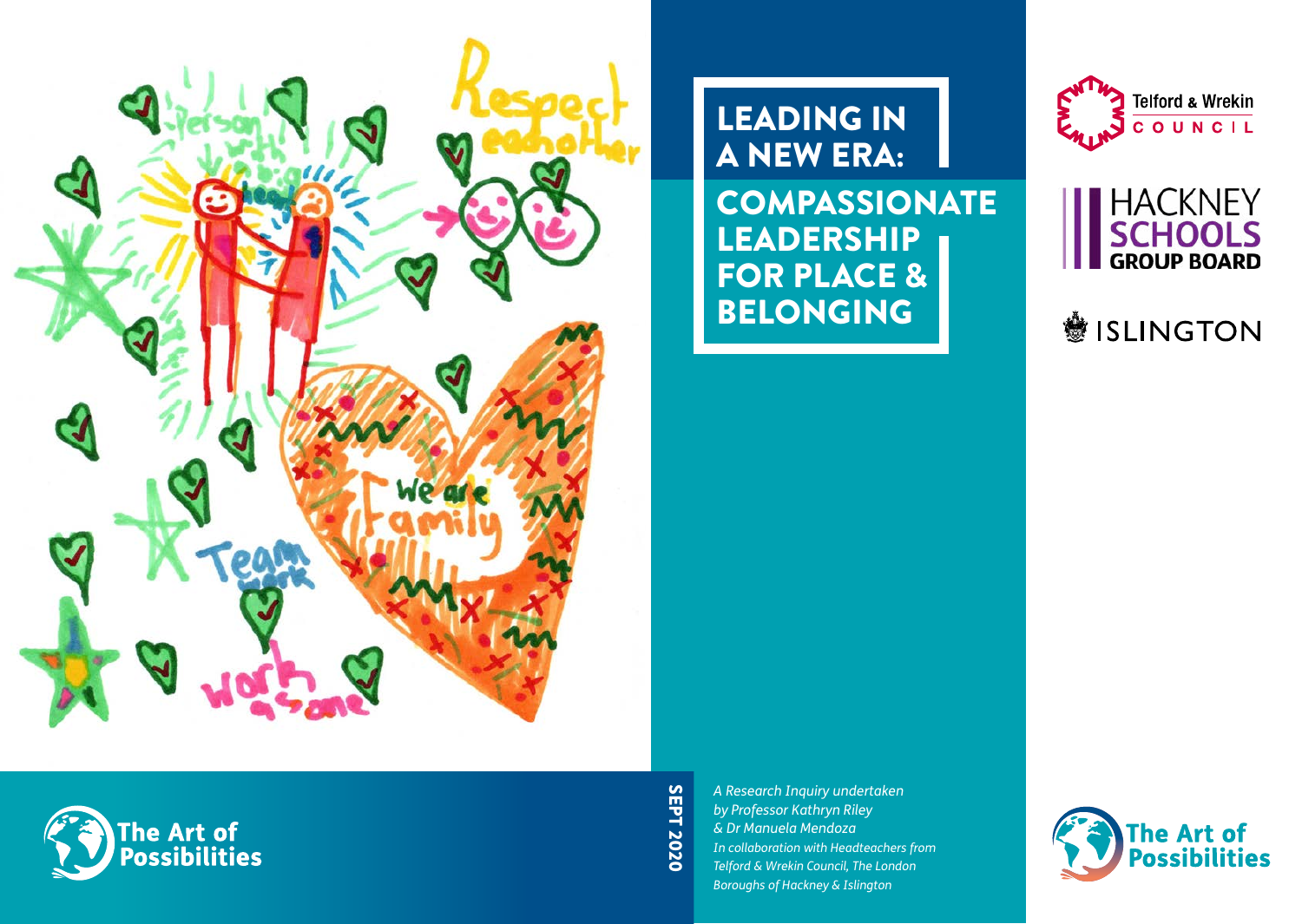

**In this booklet we report on the leadership journeys of sixteen headteachers during the lockdown phase of Covid-19, between May – July 2020. Our findings are based on a collaborative research inquiry, jointly commissioned by Telford and Wrekin Council and the London Boroughs of Hackney and Islington in which we tracked the experience of those school leaders:**

- **•** Mapping their responses to the lockdown;
- **•** Exploring aspects of their leadership approach; and
- **•** Reflecting on the implications for the future of school leadership.

Covid-19 has exposed our vulnerabilities; the divisions within and across societies; and the ways in which those facing the greatest disadvantages have found themselves most exposed to its impact. If the Pandemic has taught us anything, it is that that wisdom and compassion help build connections and communities - and that leadership matters.

The sixteen headteachers (11 female and 5 male) lead a range of schools primary, secondary, and special needs - and have a wide range of experience. Some are headteachers of long standing - executive heads or on their second headship. Others were, at the time, 'fledgling' leaders in their first year of headship.

Contextual factors inevitably have shaped the impact of Covid-19 on schools, with communities in Hackney being the hardest hit by the force of the Pandemic.

We worked with the headteachers on a locality basis, organising our time together as a personal and professional space for deep thinking and reflection. The climate of mutual support and trust which grew from this led to shared learning and provided fertile territory for collecting the research data presented here.

While each of these headteachers has her or his own distinctive story to tell, a shared view has emerged of leadership as a profoundly moral endeavour. Our inquiry has revealed much about the pressures and demands on them, as well as signalling new possibilities. A fresh articulation of what schools are about, and how leaders can lead is emerging which has led us to ask the question:

*To what extent does the experience and impact of Covid-19 reshape what it means to be a school leader?*

We would like to thank Telford and Wrekin, Hackney, and Islington, and the sixteen headteachers for the trust they placed in us. We look forward to further discussions in actual, and not just virtual environments. We have been touched by the headteachers' devotion to the young people in their charge; by their resilience and ingenuity in finding new ways to connect to families; and by the many steps they have taken to create community and collegiality. As as a group, they have worked to be responsive, to communicate effectively and to listen to the many voices in their school community.

We have divided the booklet into five parts:

I: TRACKING THE LOCKDOWN LEADERSHIP JOURNEY<br>II: BACK TO BUSINESS?<br>III: LEADERSHIP & CULTURE<br>IV: LEADING OUT OF LOCKDOWN INTO A NEW LEADERSHIP SPACE **II: BACK TO BUSINESS? III: LEADERSHIP & CULTURE** IV: LEADING OUT OF LOCKDOWN INTO A NEW LEADERSHIP SPACE ADDITIONAL RESEARCH INFORMATION 19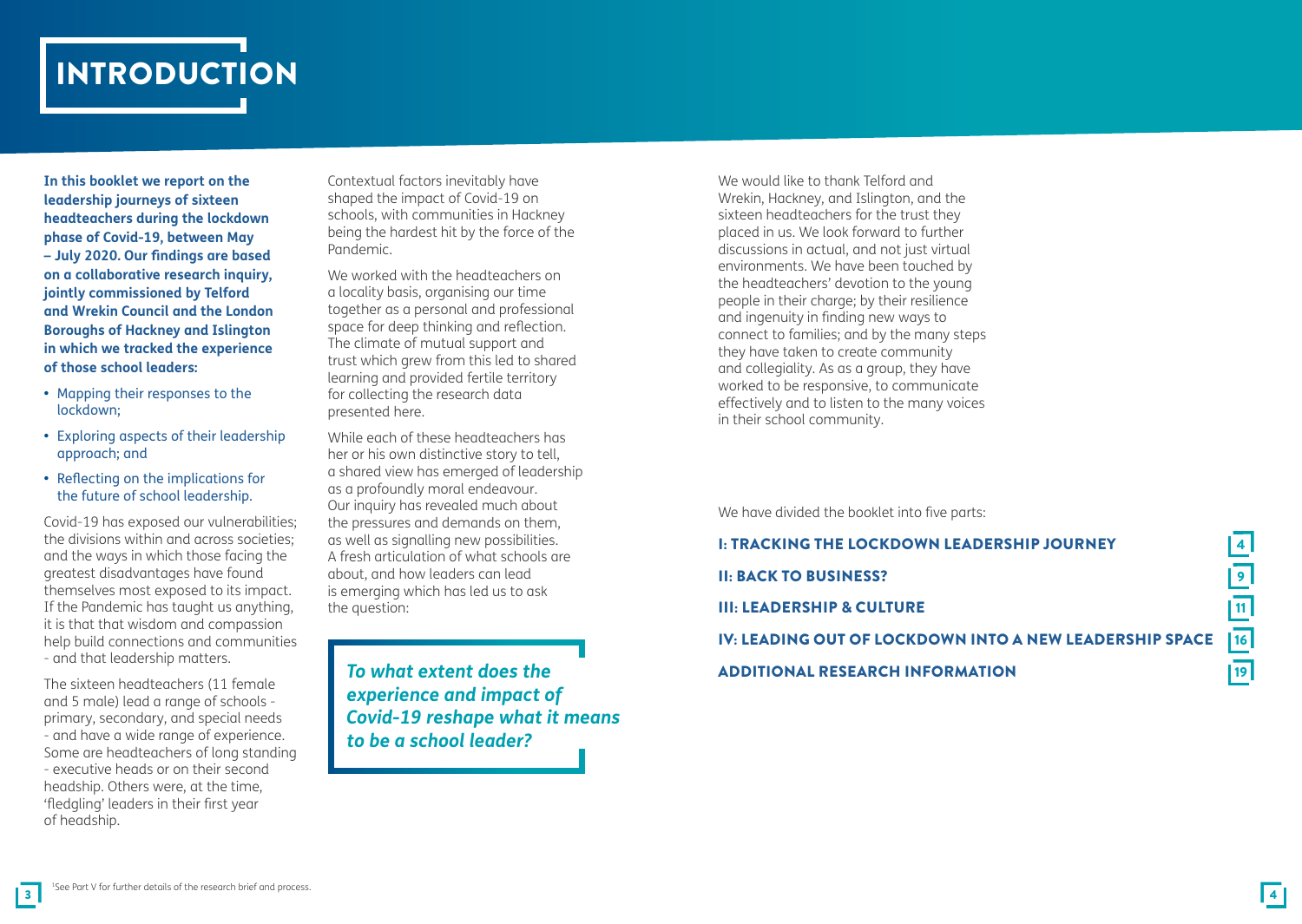# I: TRACKING THE LEADERSHIP LOCKDOWN JOURNEY

We begin our account of the leadership journey by exploring the headteachers' perceptions of the challenges of the crisis, and identifying the opportunities they took to work in new ways. This leads on to a discussion about the support and information which helped them along the way, or detracted from the job in hand.

### **i. The challenges of the crisis**

The Covid-19 pandemic has created significant challenges and pressures for schools. Anxiety, fear, and uncertainty have been in the air. As pressure mounted and social distancing reduced

schools' capacity to create a sense of belonging across school communities, the sixteen headteachers in this study, as their colleagues elsewhere, have found themselves holding the ring. Diagram I summarises the challenges they have faced.

In the early stages of lockdown, awareness of the unequal learning opportunities available to children and the trauma facing some communities, contributed to high levels of stress and emotional overload for them and colleagues. As one headteacher reflected:

*"For the next year, we will be dealing with the children's feeling of death, because they had someone who died or because they feel they could die. We are going to be dealing with the effects of lockdown."*

The pressure on these headteachers was intensified by their responsibility as the ultimate 'leader' of the school, and by the multiplicity of roles they were expected to take. Whatever was happening, they still had to manage their own personal lives and feelings. Government responses to the pandemic contributed to the challenges.

Headteachers spoke of the frustration they felt about an implicit deficit model about young people, expressed in the language of 'remedial action', and the lack of appreciation or recognition of them as highly trained professionals.

## **ii. The potential to work in different ways**

## *"I really feel that lockdown has drawn the community together."*

Despite these many challenges, they also identified the opportunities that the crisis had offered to work in different ways. Diagram 2 summarises these.



**evident that schools are not only part of the community but also create community in their localities Importance of flexibility, social relationships & of building a sense of belonging Importance of compassion in schools: support each other in difficult times**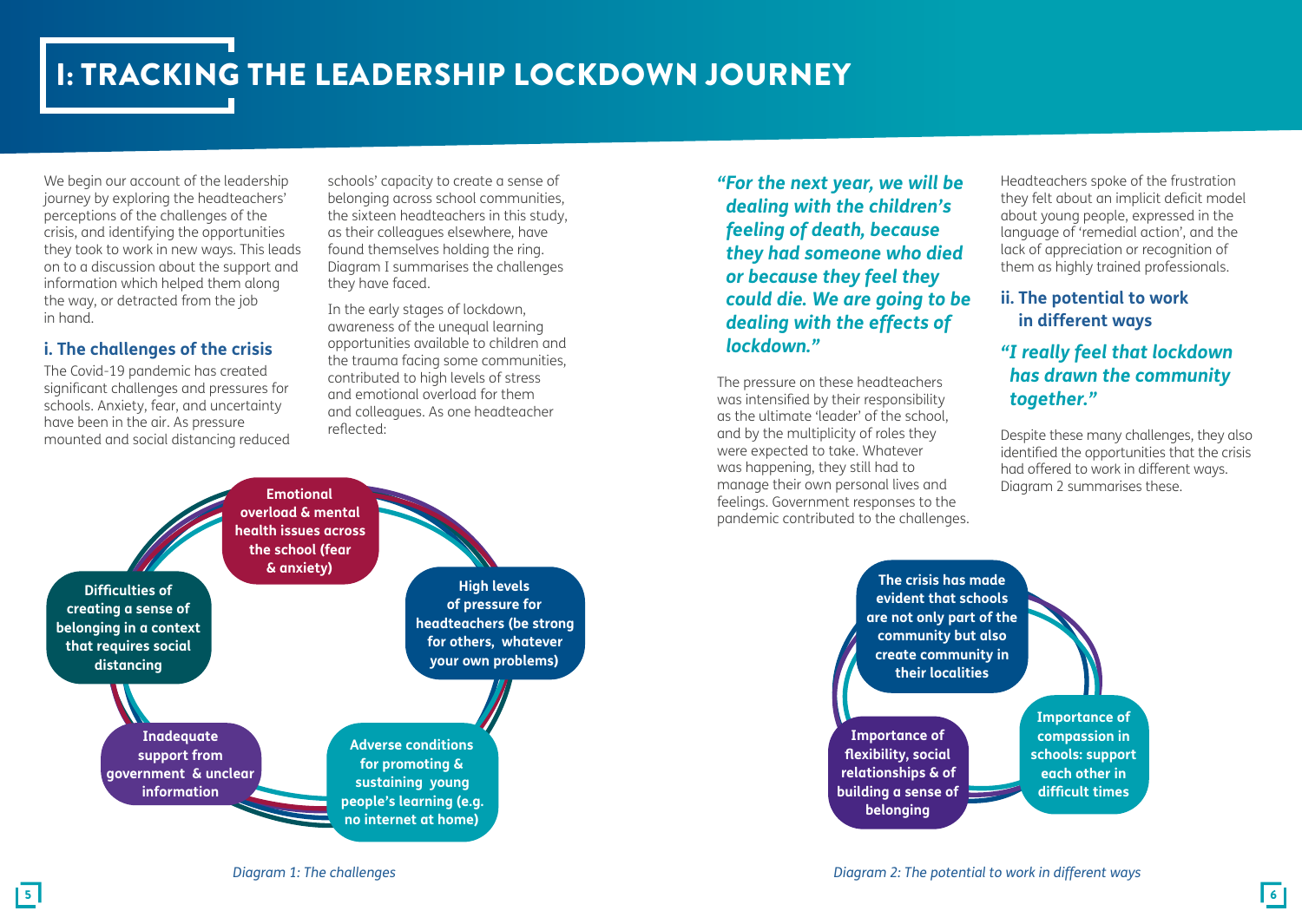# I: TRACKING THE LEADERSHIP LOCKDOWN JOURNEY

Networks with colleagues who worked in similar contexts provided them with the support they needed, or strengthened their confidence to look at things afresh. The crisis also led them to revisit taken for granted assumptions about relationships, policies, and practices. Flexibility and adaptability came into their own – as did compassion.

Across the three localities, these headteachers recognised the importance of school as a place of compassion: a space in which members of the community could support each other. They recognised that to be compassionate to students, parents, and teachers, they had first to be compassionate to themselves. This implied acknowledging their own limitations and accepting that things could not necessarily be done as in the past.

### **Hackney:**

*One of the things that has been really useful with my staff is saying that I don't have all the answers, I am not a superwoman, because this is all new. I am not god. That is about being compassionate. This is not about being the expert.* 

### **Islington:**

*I have never done this before, so I have had to say "it is ok to not know what to do", to take care of my mental health, because this is so hard.* 

#### **Telford and Wrekin:**

*I keep reminding myself that it is ok to be in the moment. As a leader, make sure that I tell my staff that but also to tell myself to do it myself. Reminding myself that I am not superhuman and that it is ok to stop.*

The need for social distancing which had become paramount as Covid-19 spread, reaffirmed the importance of building community. Helping create a sense of belonging was about the wellbeing of staff and students, as well as academic success. These headteachers encouraged and supported practical actions to connect with students and their families and build community: messaging, phoning, visiting at a distance to drop off books, creating an interactive video loop.

## **iii. Support and Information along the way**

*"Our philosophy is changing; it is a cultural change: how can we support each other? A community of headteachers and of teachers."*

As lockdown proceeded a new philosophy and culture began to emerge. The headteachers looked for support and information to help them deal with the complexities of Covid-19, drawing on a range of networks and information loops, as is shown in Diagram 3. Some information sources proved to be more useful than others.

> **Inadequate support from government (focus on academic performance instead of wellbeing; lack of recognition of them as professionals; information overload & inadequate guidance)**

**Acknowledgment of the role of the local authority in tackling the challenges & 'translating' government directives into practice** 

**Networks of support between colleagues in other schools became crucial High levels of support from colleagues within thier own schools emerged**

#### *Diagram 3: Support and Information*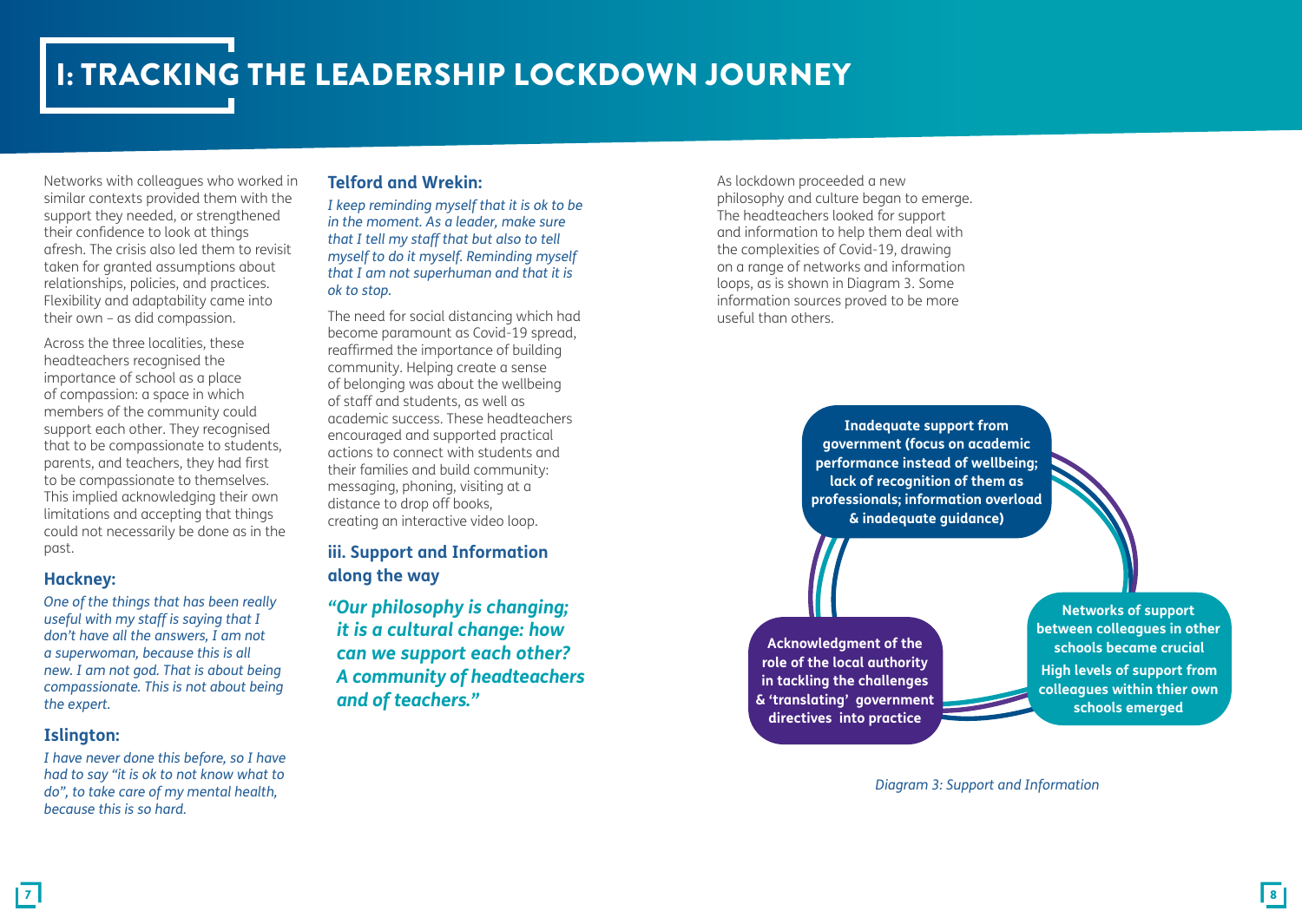# I: TRACKING THE LEADERSHIP **LOCKDOWN JOURNEY**

# II: BACK TO BUSINESS?

In searching for data and analysis from government, the headteachers experienced information overload and lack of clarity. Last-minute and constantly changing communications compounded the challenges they faced. They reported examples of key Department for Education documents being emailed to them late at night; long and detailed guidance notes being amended, with the (headteacher) reader being left to trawl through to find the changes. For them, there was a

misalignment between the challenges they faced in the crisis (particularly the immediacy of community-related matters) and the policy strategies adopted by government.

Opportunities to share their leadership lockdown journey were considered invaluable. Participation in this inquiry, for example, was experienced as an important networking opportunity, as illustrated here.

*"Just to hear other voices of really experienced heads and how they have mitigated has been incredibly useful, instrumental in my mental health to survive this. I am feeling confident because I am listening to these voices and thinking about strategizing, and I have legitimacy. ...These connections have been really helpful to feel competent."*

Local networks and connections were also important and, by and large, experienced as positive. Telford and Wrekin's 'Belonging Strategy' proved to be invaluable, creating a common language and a shared set of expectations between the authority and schools. In Hackney, the availability of key initiatives and approaches to support schools (for example, around trauma) was experienced as a local authority in touch with what was happening on the

ground. In Islington, local briefings and communication networks enabled heads to feel part of a local community, to share ideas and to keep up to speed.

Within school support was strong and significant across all the schools. These school leaders were able to draw on the commitment, expertise, and leadership of colleagues. This helped them tackle the range and complexity of the demands on them.

# *"I want to get away from reading to pass tests, to reading to make sense of their reality. I'm not chasing SATs."*

Throughout the lockdown period, the national message was 'business as usual', in education as well as in the economy. The government's 'back to

business' approach was interpreted by these headteachers as a return to the status quo. Drawing on their assessment of the challenges and opportunities generated by Covid-19, their 'new' normality was based on caring values and relationships and a recognition that achievement went beyond SATS. Diagram 4 summarises the key components of this 'new' normality for this group.



*Diagram 4: A 'New' Normal*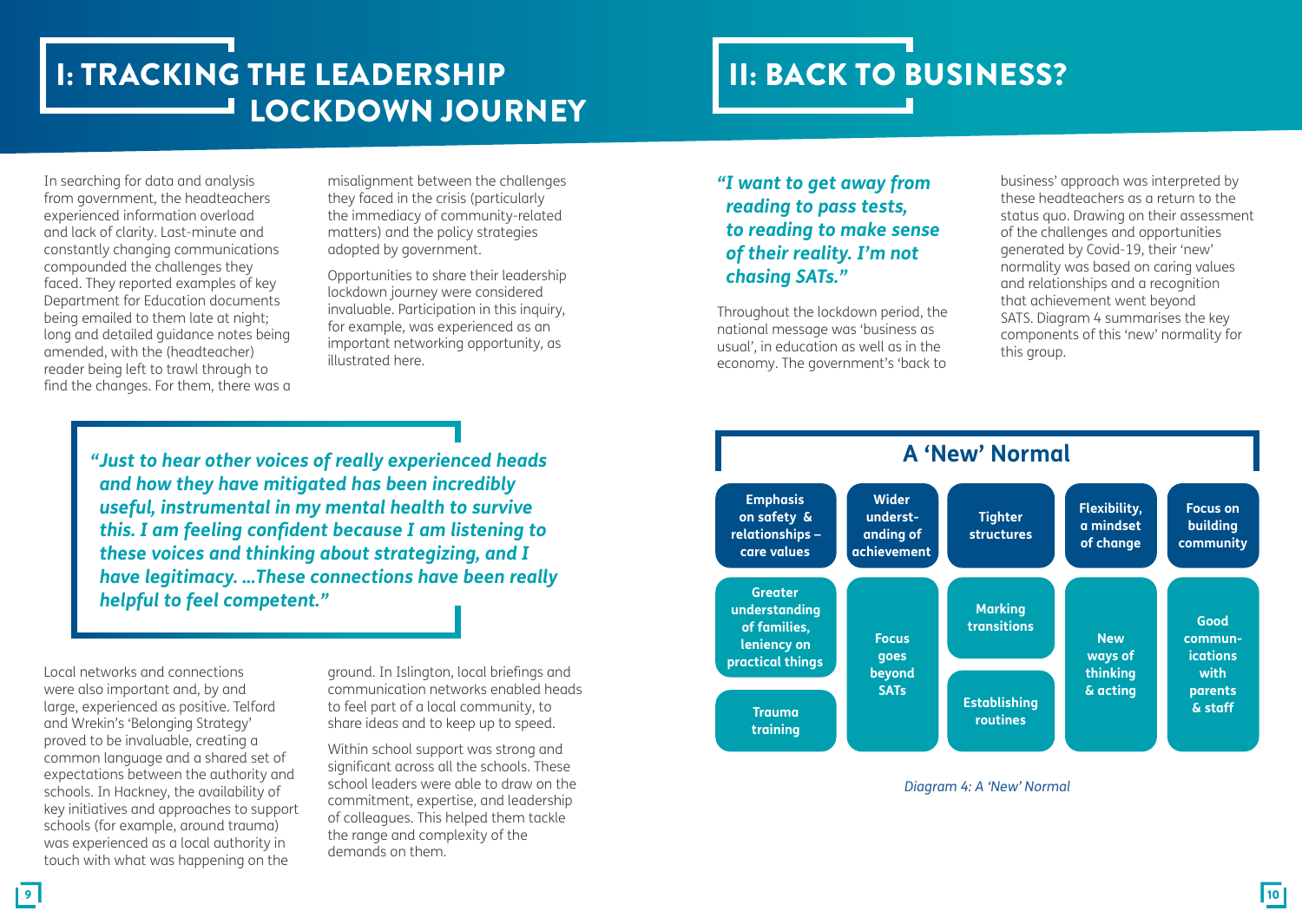# II: BACK TO BUSINESS? IN EXAMPLE AND THE LEADERSHIP & CULTURE

They planned to introduce tighter structures and routines to create a sense of safety and belonging and to mark transitions, for example a 'Happiness Box' created over the summer which children brought to school to help them feel happy, safe and comfortable. The 'new' normal was about schools as places of compassion and belonging in which communications within school and with families were meaningful.

Such an approach is likely to lead to positive outcomes, as there is a strong weight of evidence linking a sense of school belonging to academic outcomes, student motivation and absenteeism and other positive outcomes, such as health and well-being. The task for them as leaders, as one headteacher argued, was to create a bridge which balanced the demands of a highly regulated system and target orientated system with the needs of young people.

*"I am not going to be passing massive pressure over my staff for improving the children's achievement. I am going to understand the students' achievement in a wide way, not in a narrow way. I want September to be gentle. I think it is about finding a balance."*

*"We need to understand that it is not going to be business as usual for a majority of students. It is about being flexible and having a mindset that things are going to change and preparing your staff for that. [...] There could be a lockdown at any point. Change is so scaring, and it is so imminent. We need to keep in mind the emotions of different people...* 

*There are things we've been wanting to change for a long time, but we haven't. [...] This period has changed so many things, in a way it has been a positive learning experience. (It's time) to find other ways to make education fit for the 21st century."*

In the previous section we mapped the reflections of the sixteen leaders about their experiences of the lockdown phase of the Pandemic. Here we look at the wider implications for schools and school leadership. Is this now the time, as the headteacher quoted here asks, to 'make' education fit for the 21st century? And if so, what might this mean for leadership?

To structure the discussion, we have set our findings from this research against a framework which emerged from earlier research, commissioned by the National Education Union (NEU) that focused on schools as places of belonging.2 The framework (Diagram 5) highlights the connections between the three elements needed to create the conditions for belonging for staff and students, and welcome and inclusion for families:

- **• Leadership:** Leadership shapes culture.
- **Culture:** Culture shapes learning and behaviour.
- **Culture and leadership:** Culture and leadership shape agency and belonging.

A school-based research inquiry which came to an abrupt halt in March 2020 as the Pandemic brought life as we knew it to '<br>A standstill. The study aimed to bring to light school-wide approaches that appear to be having pos people, their families and school communities. It involved 133 young people and staff (including the headteachers), in five schools serving communities facing many challenges, located across England: Cornwall, Coventry, Islington, Lancashire and Leeds (K. Riley, M. Coates & T. Allen (2020, forthcoming). Place & belonging in school: Why it matters today. London: National Education Union.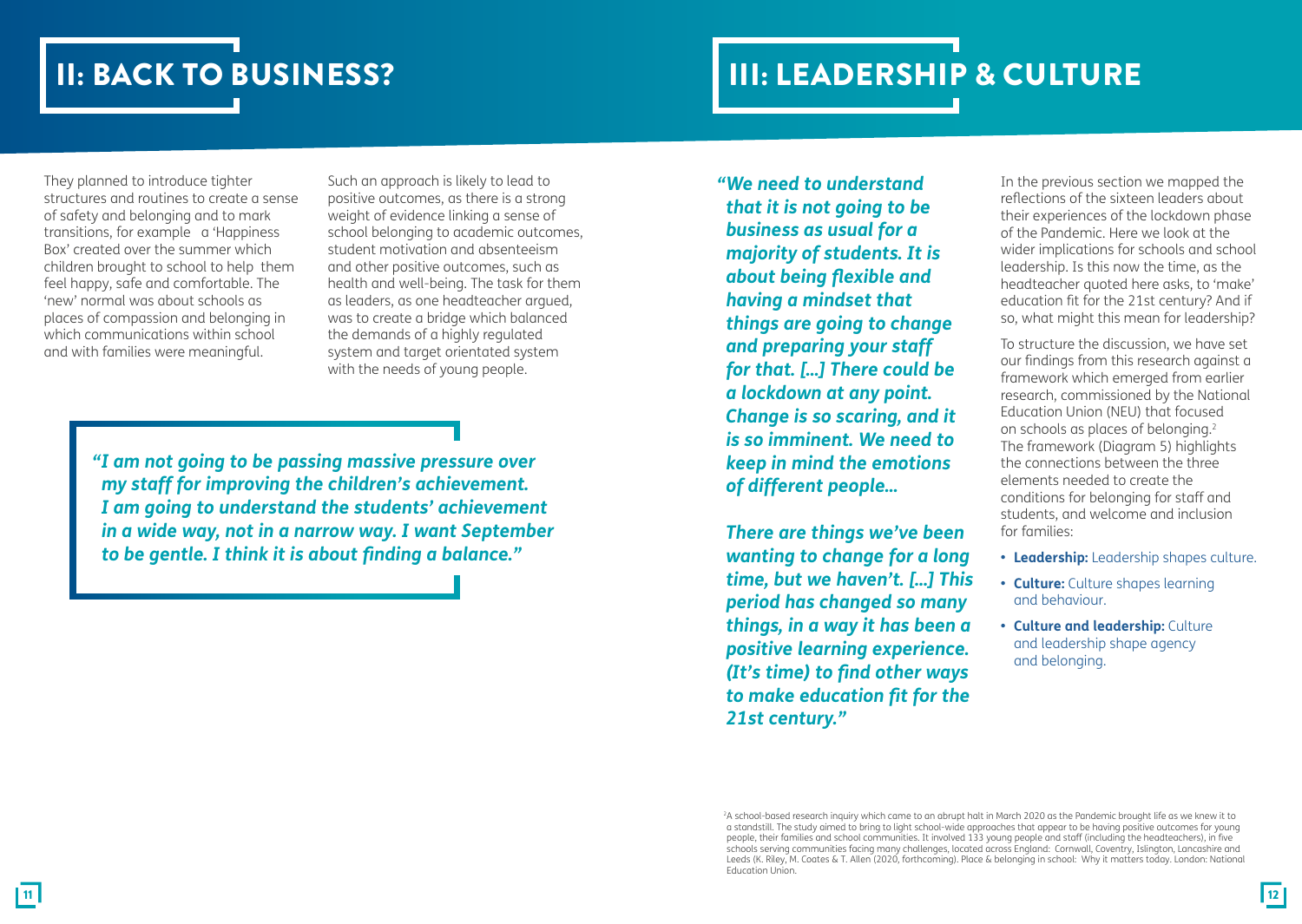# III: LEADERSHIP & CULTURE



*Diagram 5: Interlocking Elements in Creating the Conditions for Belonging*

#### **i. Leadership shapes culture**

School leaders are the mediating force responsible for shaping the culture of the school. Covid-19 has led this group of school leaders to think afresh and to see themselves as place-makers who work to create community, by connecting with families and listening to students.

# *"Where the students have a voice and […] feel that they are part of the school, that they are not afraid to give*

# *their opinion, even if it is something different, […] they are not afraid of not being like the others."*

The leadership values expressed by the headteachers involved in this inquiry are influenced by a sense of compassion and caring, and a commitment to place and belonging. These broad facets of leadership are summarised in Box I.3

### **Facets of leadership**

- Compassionate leaders are compassionate to themselves and others; are relational and authentic, and work to create a culture of compassion and the conditions for place and belonging.
- Caring leaders use their skills to cultivate caring communities; are physically and emotionally present in the lives of young people; and apologise for their mistakes. Caring leadership has been shown to have a significant impact on young people's performance in school and on their social and emotional learning.
- Leaders of place and belonging 'walk' their leadership with a strong moral purpose and help make 'belonging' work by recognising the possibilities. They understand their own past and the importance of the heritages and experiences of others. They connect to families and communities in a meaningful way, exerting their own 'agency' and enacting the agency of others.

#### **ii. Culture shapes learning and behaviour**

Leadership values and actions shape the culture of the school and set the boundaries of what is possible. When we came to the end of our time with the headteachers in July 2020, they seemed to be walking two realities.

They had their own anxieties and frustrations: about the children; about the possibility of another outbreak; about other events that had yet to emerge; about the need for physical closeness in the school setting and yet the impossibility of achieving this. They also had their joys: their excitement about reopening schools; the opportunity to help the children feel loved and safe. They could not remove the risks but they would do their best to mitigate them and to communicate with the families and members of staff about these with compassion.

Seashore; and (iii) research on belonging: K. Riley (2017). Place, Belonging and School Leadership: Researching to Make the Difference. London: Bloomsbury; K. Riley, M. Coates, & S. Martinez, S. (2018). Place & belonging in schools: Unlocking Possibilities. London: UCL Institute of Education. Publications and videos are available at http://www.theartofpossibilities.org.uk. Also see: K. A. Allen & P. Kern (2020). Boosting School Belonging: Practical strategies to help adolescents feel like they belong at school. Oxon and New York: Routledge.

3The ideas presented here draw on: (i) work developed by the Kings Fund (https://www.kingsfund.org.uk/.../covid-19-crisiscompassionate-leadership): (ii) US research reported in Caring School Leadership (2019): Mark Smylie, Joe Murphy and Karen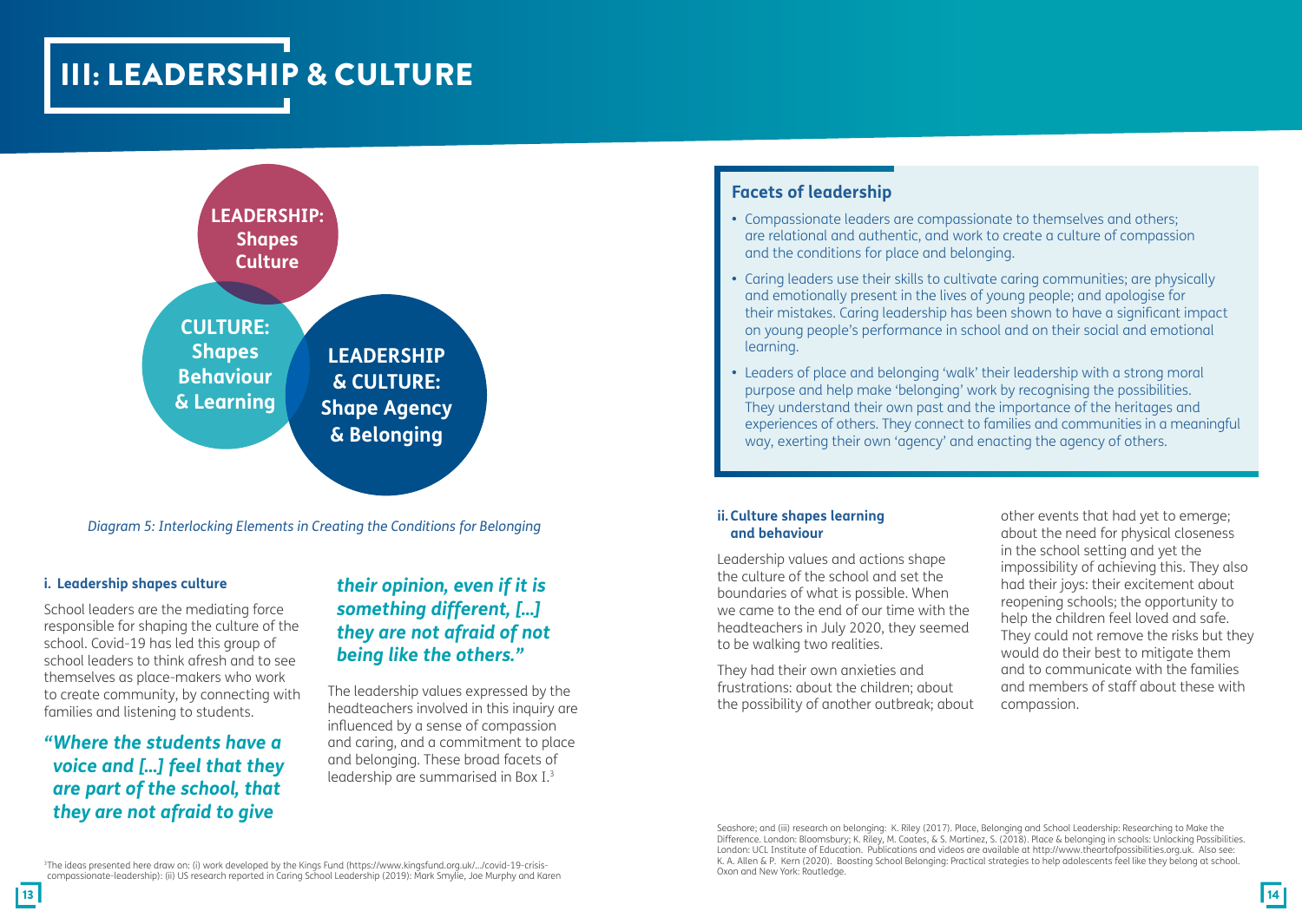# III: LEADERSHIP & CULTURE

A compassionate approach encourages ingenuity and flexibility and a 'can do' culture. In the context of the Covid19 lockdown, compassion helped generate the space and confidence to learn from the crisis and to move forward. In two workshops, headteachers initiated conversations about their role in response to the 'Black Lives Matter' movement. They saw the possibility of stepping into a new space and tackling significant underlying issues about racism. This was described in the following terms:

*"This is a moment in our lifetime when we can have open conversations about race and people can feel safe in expressing their opinions. It is an opportunity that we cannot miss. […] We have a duty to create that space for conversation and to ensure that this space remains in place in our community."*

#### **iii. Culture and leadership shape agency and belonging.**

We observed a growing sense of agency in this group of leaders. This was manifested in the many ways they chose to step into the leadership space with added conviction, and to bring others on board. This assertion of their own professional agency was expressed in how they spoke about their communities:

### **Telford and Wrekin:**

*I had to have a conversation with myself and say, "I know my children, I know my context, I know my school".*

### **Hackney:**

*I think about my community... how I can adapt all of this to what they need. I've introduced a new programme on 'Emotional Resilience,' nine hours in the first three weeks.*

### **Islington:**

*In the context of 'Black Lives matter', it's time to look afresh and decolonise the curriculum.* 

We know from research elsewhere that whether young people experience a sense of belonging in school is shaped by how their schools think about, and interact with, the communities in which they live. Positive forms of engagement build communication and connections and generate a bedrock of relationships. Mutuality and trust between schools and their communities enable them to weather many storms. For these headteachers, this was the moment to take stock.

They recognised that some of the strategies they had used to reach out to families would not have happened without the Pandemic. Across the three locations, the 'new' normal was about fostering communications with parents and staff.

### **Islington:**

*We need to be able to have open conversations with parents and say, "this is very complex, and you probably will be anxious when you come back". We cannot make teachers pretend that everything is alright. That is not reality*.

### **Telford and Wrekin:**

*We have to make sure that communication with parents works so they completely understand what we are doing […] Parents have told us that they really value the letters, messages, communications through Facebook… We want to strengthen that and do more communication. Through this we have learned not to judge families… to be more open and understanding of what can be going on with them.*

### **Hackney:**

*We really need to spend some time acknowledging what happened and try to build a sense of belonging […]. As a leader I think this is a really good opportunity to show that we care, so the parents know that we care about their children. I want my parents to be involved in school, develop those relationships. The parents make the school.*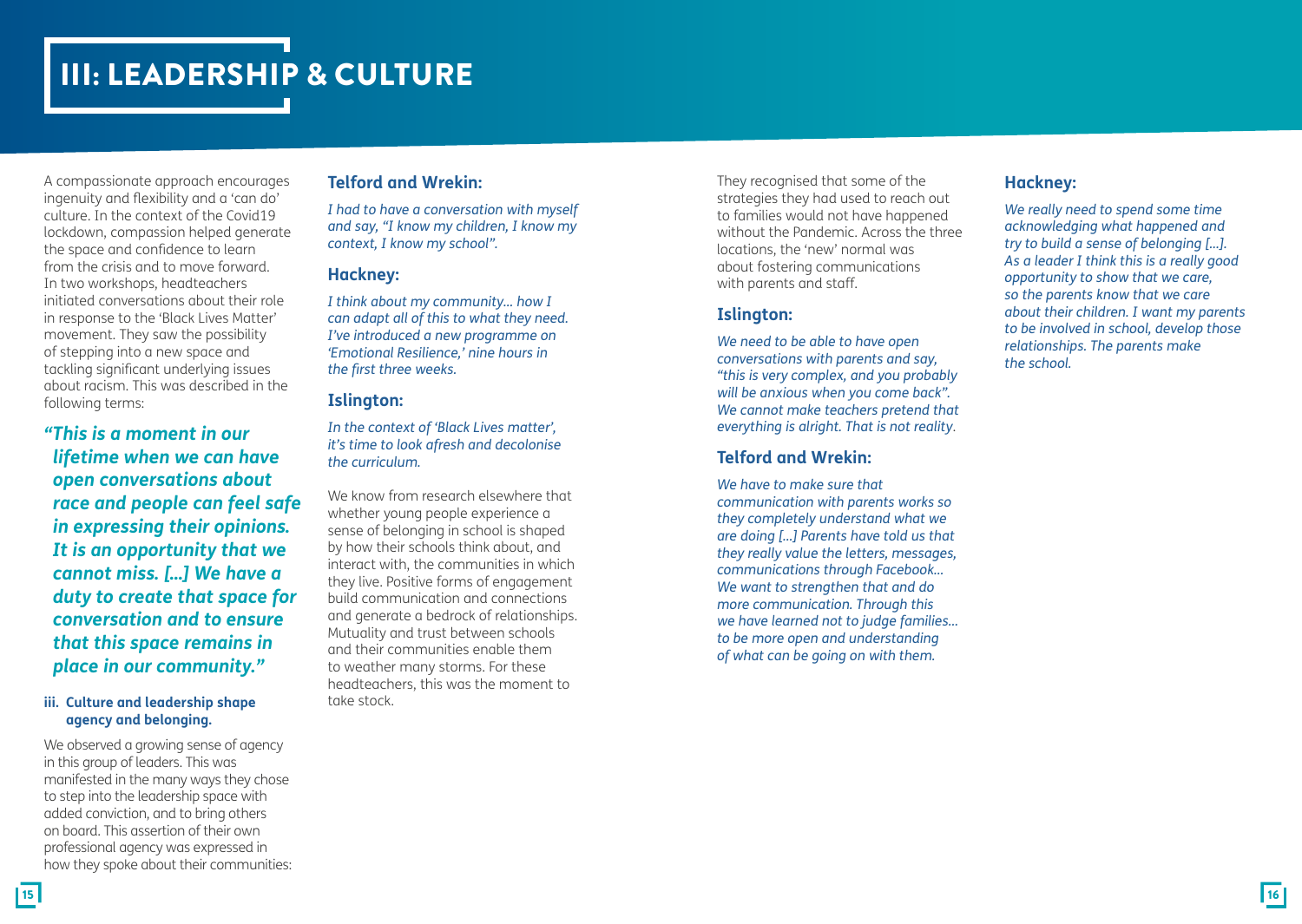# IV: LEADING OUT OF LOCKDOWN INTO A NEW LEADERSHIP SPACE

*"We are operating in this world of incredible, frustrating unclarity. And the context keeps changing. That is very exhausting […] Collectively creating community is challenging, and it is even more challenging when there is no clear information.*

*I don't think that the government knows very well how to do this, and how to create community. We need to create certainty, and the question is how to do that, because the government is not doing it."*

The road ahead is not easy for these headteachers, nor for their colleagues across the country. They want to create schools which are spaces of belonging and compassion, yet recognise that they face the structural constraints of a strong national accountability system.

The uncertainty which characterises today's world and the world of the classroom is unlikely to disappear soon. The sense of collective uncertainty which is in the air reinforces the importance of schools as places of belonging: places where young people can feel confident that they will fit in and be safe in their identity.<sup>4</sup> It also throws a spotlight on the values of leaders and the actions they take. Two things are clear from this study: that leadership VALUES shape 'Action' and that Leadership ACTIONS shape BELONGING: see Diagram 6.

The picture which has emerged from this study is not one of heroic leadership: a solo endeavour in which our superhero battles his or her way through the storm. (Although we are deeply aware that the physical and emotional commitment which these headteachers demonstrated daily during lockdown is not sustainable in the long term.) The leadership values expressed are about compassion, caring and place-making. The leadership actions taken are about making connections and bringing others on board.

In a world of 'frustrating unclarity,' as the headteacher quoted at the beginning of this section reflected, school leaders are in a position to step into a new leadership space. The study gives a sense of the impact of well-thought out and

purposeful actions. It leads us towards the notion of leadership as a moral endeavour, a dynamic ministry, and a profoundly place-making activity aimed at building community and creating a sense of belonging.

Where the direction of travel is towards schools as places of encounter, staff flourish, students find their voices, and parents are listened to. This is a rare moment for school leaders to take stock and decide their direction of travel. The headteachers who worked with us were traveling in the direction of schools which encourage children, young people and staff to work together in a climate of mutual respect.



*Diagram 6: Values, Actions and Belonging*